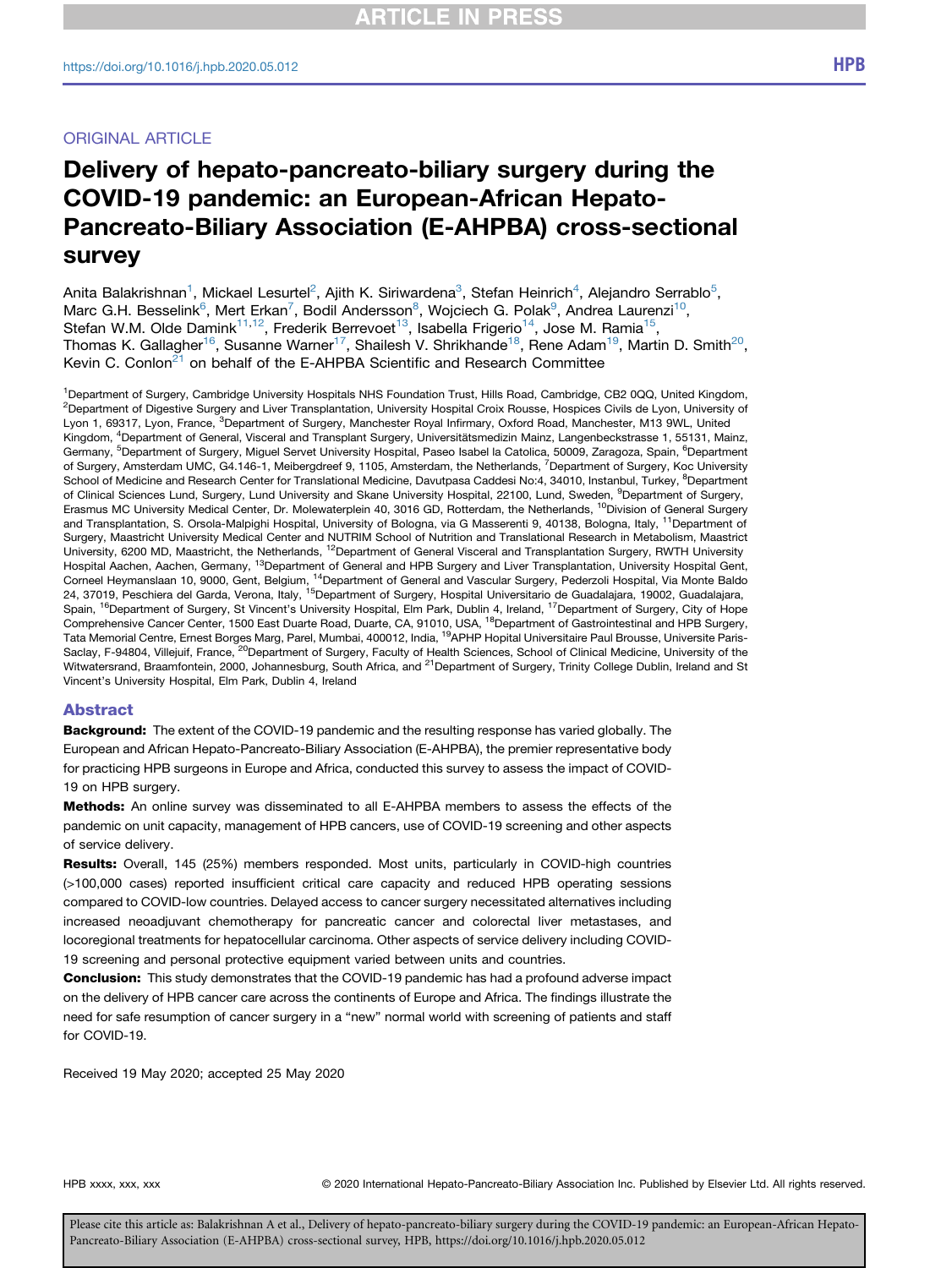**ARTICLE IN PRESS** 

#### **Correspondence**

Anita Balakrishnan, Department of Surgery, Cambridge University Hospitals NHS Trust, Hills Road, Box 201, CB2 0QQ, Cambridge, United Kingdom. E-mails: [ab2031@cam.ac.uk](mailto:ab2031@cam.ac.uk), [anita.balakrishnan@doctors.](mailto:anita.balakrishnan@doctors.org.uk) [org.uk](mailto:anita.balakrishnan@doctors.org.uk)

## Introduction

In December 2019, international awareness emerged of a new coronavirus that had been rapidly spreading through the Chinese city of Wuhan.<sup>[1](#page-6-0)</sup> By late February 2020, it became clear that severe outbreaks of SARS-COV-2, as the virus had been named, had resulted in almost 3000 deaths in Italy.<sup>[2](#page-6-1)</sup> By March 2020 the virus had spread to many other countries in Europe and much further globally, with over 10,000 new cases per day. On the 11th March 2020, COVID-19, the disease caused by SARS-COV-2, was declared an international pandemic by the World Health Organization, and over 80,000 new cases per day were reported by the end of April.<sup>[3](#page-6-2)</sup> As more countries began to see cases of the virus, the capacity of healthcare systems around the world began to struggle not only to cope with patients affected directly by the virus but also simultaneously to care for with those with other life-threatening conditions such as cancer.

Many urgent plans were made at hospital and national levels for the management of the virus. Intensive care units came under intense strain and needed rapid expansion to cope with increasing requirement for ventilation in severe cases. Hospital and national resources were understandably diverted towards treatment of those with the virus, reducing capacity for treatment of other serious pathologies including those that needed urgent cancer surgery. In many regions, elective surgery was cancelled. Within many hepato-pancreato-biliary (HPB) units across the world, changes to established management protocols were necessarily introduced at short notice as temporizing treatment strategies for cancers of the pancreas, liver and biliary tree, all of which normally required urgent surgical treatment.

Surgeons around the world also faced new challenges in terms of protecting themselves whilst treating patients potentially infected with COVID-19. Some centres in Italy with early experience of COVID-19 reported rates of infection of surgeons as high as 30%, causing concern regarding the importance and availability of personal protective equipment (PPE) for health-care workers during the pandemic.<sup>[4](#page-6-3)</sup> There was also alarm at the possible consequences of perioperative COVID-19 infection, as data from Wuhan, China indicated a high mortality rate of 20% in a small cohort of patients who underwent elective surgery and were subsequently found to be COVID positive.<sup>[5](#page-6-4)</sup>

The varying impact of the virus in different countries and healthcare systems raised great interest amongst surgeons for a cross-sectional look at the way HPB surgery, and in particular HPB cancer surgery, was being delivered in the face of these new challenges. This led the European and African Hepato-Pancreato-Biliary Association (E-AHPBA) to propose and devise a survey of the experience of our member HPB surgeons across the region, to allow comparisons of practice and identify opportunities for improvement and collaboration as this pandemic continues.

#### Methods

#### Questionnaire design

An online survey comprising 14 branch and stem questions (Supplementary File 1) was designed by members of the E-AHPBA Scientific and Research Committee. The survey was designed to cover demographics of individual units (yearly volume of pancreatic and liver resections and academic status) and capacity challenges (intensive care unit (ICU) expansion, occupancy by COVID-19 positive patients and reduction in operating room capacity). Questions were also asked regarding the provision of non-urgent surgery, the reasons behind cancellation of cancer surgery, staffing issues within their units and any change in management of HPB cancers during the pandemic. In addition, surgeons were asked about pre-operative COVID-19 screening and the availability of various levels of PPE across different clinical environments.

### **Circulation**

The questionnaire was disseminated to all E-AHPBA members during the exponential phase of the outbreak, via email and also broadcast via social media avenues such as Twitter® (San Francisco, California, USA). The survey was open for a three-week period between 10th April 2020 and 30th April 2020. Regular reminders were sent out twice weekly during this period.

#### Categorization according to COVID prevalence

To allow comparisons between practice in countries with high and low COVID-19 prevalence, the total number of cases in each country as of the 20th April 2020 (the midpoint of the survey) was obtained from the European Centre for Disease Control website.<sup>[6](#page-6-5)</sup> An arbitrary cut-off was set at 100,000 cases, and countries that exceeded this total number of cases were labeled

HPB xxxx, xxx, xxx 
reserved. © 2020 International Hepato-Pancreato-Biliary Association Inc. Published by Elsevier Ltd. All rights reserved.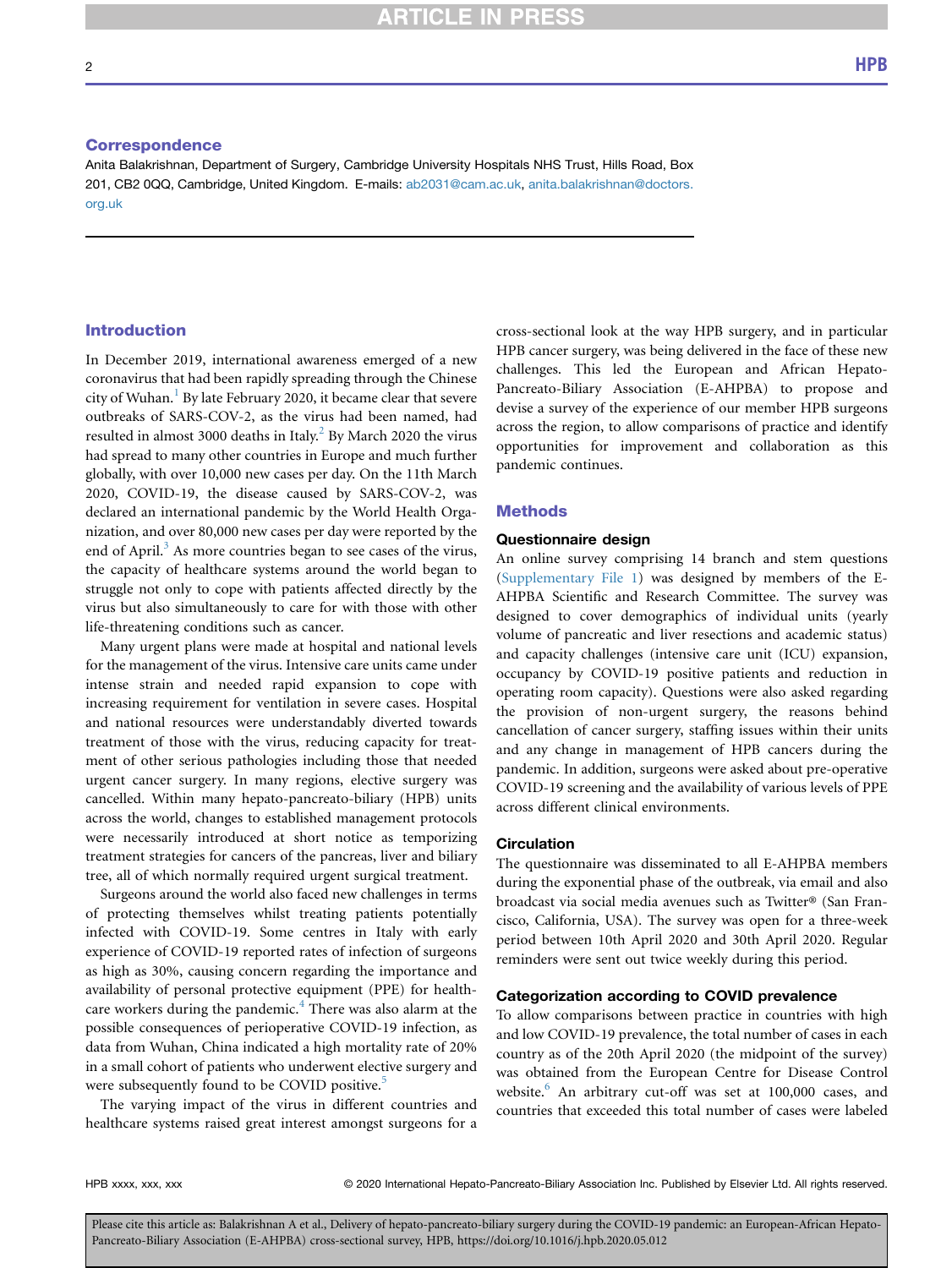## **CLE IN PRES**

## $HPB$  3

"COVID-high" while those below this threshold were labeled "COVID-low".

### Ethics

The NHS Health Research Authority questionnaire [\(http://www.](http://www.hra-decisiontools.org.uk/research/) [hra-decisiontools.org.uk/research/](http://www.hra-decisiontools.org.uk/research/); accessed 17th May 2020) was consulted to assess whether this study should be regarded as research. The NHS HRA deemed that this study was not research as the participants were not randomized to different groups, there was no change in treatment or patient care and the findings cannot be regarded as wholly generalizable.<sup>[7](#page-6-6)</sup>

## **Statistics**

Statistical comparisons between groups with non-parametric data were made using the Mann–Whitney U test via GraphPad (Version 6, 2015; GraphPad Software, San Diego, CA 92108). Significance was accepted at a  $P$  value  $< 0.05$ .

#### **Results**

### **Demographics**

One hundred and forty-five responses (25% of the 569 total E-AHPBA membership) were obtained from surgeons across 32 countries and 130 centres (Supplementary Fig. 1). The responses covered both low and high volume units and the majority of

#### <span id="page-2-0"></span>Table 1 Details of participating centres and countries

|                                                       | <b>Number of respondents</b><br>(percentages in brackets) |  |  |  |
|-------------------------------------------------------|-----------------------------------------------------------|--|--|--|
| Academic centres                                      | 118 (81)                                                  |  |  |  |
| Pancreatic resections per centre per year             |                                                           |  |  |  |
| $0 - 20$                                              | 31 (21.4)                                                 |  |  |  |
| $21 - 50$                                             | 46 (31.7)                                                 |  |  |  |
| $51 - 100$                                            | 44 (30.3)                                                 |  |  |  |
| >100                                                  | 24 (16.5)                                                 |  |  |  |
| Liver resections per centre per year                  |                                                           |  |  |  |
| $0 - 20$                                              | 16 (11)                                                   |  |  |  |
| $21 - 50$                                             | 34 (23.4)                                                 |  |  |  |
| $51 - 100$                                            | 42 (29)                                                   |  |  |  |
| >100                                                  | 53 (36.5)                                                 |  |  |  |
| COVID deaths in respective country at time of survey: |                                                           |  |  |  |
| < 200                                                 | 25 (17.2)                                                 |  |  |  |
| 200-5000                                              | 45 (31)                                                   |  |  |  |
| 5001-20000                                            | 41 (28.3)                                                 |  |  |  |
| >20,000                                               | 34 (23.4)                                                 |  |  |  |
| COVID cases in respective country at time of survey:  |                                                           |  |  |  |
| $<$ 10,000                                            | 27 (18.6)                                                 |  |  |  |
| 10,000-100,000                                        | 38 (26.2)                                                 |  |  |  |
| 100,001-150,000                                       | 46 (31.7)                                                 |  |  |  |
| >150,000                                              | 34 (23.4)                                                 |  |  |  |

respondents practiced in academic units ([Table 1](#page-2-0)). The COVIDlow group (<100,000 cases) consisted of 27 countries and 65 responses while the COVID-high group (>100,000 cases) consisted of 5 countries (France, Germany, Italy, Spain, and the United Kingdom) and 80 responses.

### COVID prevalence at time of response

The total number of cases of COVID in the respective countries of the respondents to this survey varied widely, with <1000 cases nationally for around  $3\%$  (n = 5) of respondents to between 10,000 and 100,000 cases nationally for over 26% (n = 38) of respondents. 23% ( $n = 33$ ) of respondents reported fewer than 1000 deaths in total in each of their countries, while the more severely affected countries (United Kingdom, France, Spain and Italy consisting of a total of 71 respondents or 49%) reported over 18,000 deaths in each country [\(Table 1](#page-2-0)).

<span id="page-2-1"></span>Table 2 Capacity issues and COVID testing during the pandemic

|                                              | Number of respondents in<br>each category<br>(percentages in brackets) |                                                 |            |  |  |  |
|----------------------------------------------|------------------------------------------------------------------------|-------------------------------------------------|------------|--|--|--|
|                                              | $n = 65$                                                               | <b>COVID-low COVID-high OVERALL</b><br>$n = 80$ | $n = 145$  |  |  |  |
| Percentage of normal OR activity             |                                                                        |                                                 |            |  |  |  |
| $0 - 25%$                                    | 11 (16.9)                                                              | 27 (33.8)                                       | 38 (26.2)  |  |  |  |
| 26-50%                                       | 20 (30.8)                                                              | 33 (41.3)                                       | 53 (36.6)  |  |  |  |
| 51-75%                                       | 8(12.3)                                                                | 12 (15)                                         | 20 (13.8)  |  |  |  |
| 76-100%                                      | 20 (30.8)                                                              | 5(6.3)                                          | 25 (17.2)  |  |  |  |
| Increase in ICU capacity                     |                                                                        |                                                 |            |  |  |  |
| None                                         | 20 (30.8)                                                              | 5(6.25)                                         | 25 (17.2)  |  |  |  |
| < 50%                                        | 19 (29.2)                                                              | 18 (22.5)                                       | 37 (25.5)  |  |  |  |
| 50-100%                                      | 12(18.5)                                                               | 22 (27.5)                                       | 34 (23.4)  |  |  |  |
| >100%                                        | 14 (21.5)                                                              | 35 (43.75)                                      | 49 (33.8)  |  |  |  |
| ICU capacity filled with COVID + ve patients |                                                                        |                                                 |            |  |  |  |
| $<$ 24%                                      | 38 (58,5)                                                              | 13 (16.3)                                       | 51 (35.2)  |  |  |  |
| 25-49%                                       | 5(7.7)                                                                 | 14 (17.5)                                       | 19 (13.1)  |  |  |  |
| 50-74%                                       | 8(12.3)                                                                | 17 (21.3)                                       | 25 (17.2)  |  |  |  |
| >75%                                         | 14 (21.5)                                                              | 36 (45)                                         | 50 (34.5)  |  |  |  |
| Non-essential surgical procedures            |                                                                        |                                                 |            |  |  |  |
| Stopped                                      | 53 (81.5)                                                              | 67 (83.8)                                       | 120 (82.8) |  |  |  |
| Occasional                                   | 8(12.3)                                                                | 11 (13.8)                                       | 19 (13.1)  |  |  |  |
| Ongoing                                      | 4(6.2)                                                                 | 2(2.5)                                          | 6(4.1)     |  |  |  |
| <b>Pre-operative COVID testing</b>           |                                                                        |                                                 |            |  |  |  |
| No                                           | 31 (48.4)                                                              | 21(26.6)                                        | 52 (36.4)  |  |  |  |
| Nasal swabs                                  | 15 (23.4)                                                              | 29 (36.7)                                       | 44 (30.8)  |  |  |  |
| СT                                           | 4(6.3)                                                                 | 2(2.5)                                          | 6(4.2)     |  |  |  |
| Nasal swabs $+$ CT                           | 11 (17.2)                                                              | 21 (26.6)                                       | 32 (22.4)  |  |  |  |
| Nasal swabs, antibodies + $CT$ 3 (4.7)       |                                                                        | 1(1.3)                                          | 4(2.8)     |  |  |  |

HPB xxxx, xxx, xxx 
reserved. © 2020 International Hepato-Pancreato-Biliary Association Inc. Published by Elsevier Ltd. All rights reserved.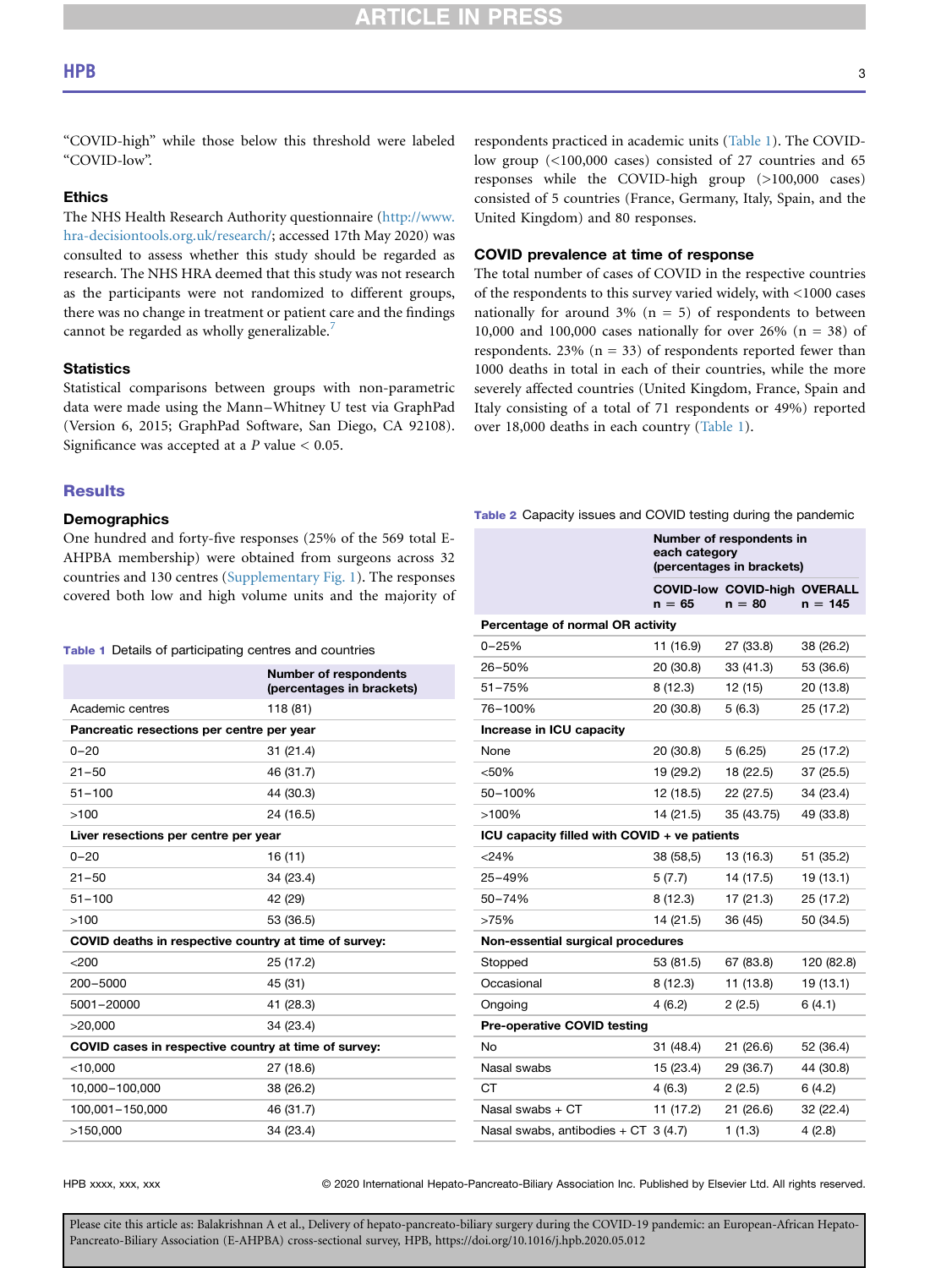## **RTICLE IN PRESS**

## Operating theatre capacity

Each unit was able to run only two operating theatre sessions per week on average for HPB surgery during the pandemic, with the majority of respondents ( $n = 91, 63\%$ ) reporting running less than half of their usual numbers of operating theatres. COVIDhigh countries were particularly badly affected, with only 6%  $(n = 5)$  of respondents operating within 75–100% of their usual capacity [\(Table 2](#page-2-1)). Of the COVID-high countries, Germany had the best-preserved operating sessional capacity at around 65% of previous levels, compared to between 30 and 45% of usual capacity across Italy, France, United Kingdom and Spain.

Non-essential surgery (e.g. elective cholecystectomy) was no longer being carried out in the units of 120 (83%) respondents ([Table 2](#page-2-1)), and only performed in the units of 19 (13%) respondents for recurrent or significant symptoms, such as cholecystitis or pancreatitis.

#### Laparoscopic surgery during pandemic

In view of concerns that have been mentioned in the literature regarding possible aerosol dissemination of COVID-19 via laparoscopic surgery, $8-11$  $8-11$  respondents were specifically asked whether laparoscopic surgery was still being undertaken in their unit. 23% ( $n = 33$ ) of those who responded reported laparoscopic surgery continuing for both essential and non-essential cases, 58% ( $n = 82$ ) for essential cases only and 19% ( $n = 27$ ) reported a halt to laparoscopic surgery in their units during the pandemic.

## Pre-operative COVID-19 testing, patient placement and PPE

Little over a third of respondents (36%) stated that pre-operative COVID-19 testing was not routinely carried out in their units; unsurprisingly this was more prevalent in COVID-low countries ([Table 2](#page-2-1)). Deep nasal swabs were the commonest form of testing used, either singly or in combination with pre-operative chest CT.

COVID positive patients detected pre-operatively had their surgery cancelled by 82% ( $n = 116$ ) of respondents, while 17%  $(n = 24)$  continued with surgery with appropriate precautions. Of these  $17\%$ ,  $15\%$  (n = 21) of surgeons reported only proceeding after confirming availability of a post-operative intensive care bed. 88% ( $n = 121$ ) of respondents reported that patients with COVID positive status were managed in a ward or intensive care environment specifically designated for COVID positive patients.  $10\%$  (n = 14) described designated COVID positive areas within wards, while  $1.5\%$  (n = 2) reported no segregated placement of COVID positive and negative patients. Unplanned intensive care beds for post-operative complications were readily available where needed in the units of 82 (59%) respondents, and available after some delay in the units of a further 43 (30%) of respondents (30 of whom were from COVID-high countries).

Respirator masks (FFP2 level and above) and eye protection were more regularly available in the operating theatre for COVID positive patients compared to when treating patients with unconfirmed COVID status in the operating theatre ([Table 3\)](#page-3-0). Only 19% ( $n = 28$ ) of units had respirator masks and eye protection in wards and clinics when the COVID status of the patient was unknown.

## HPB cancer surgery and the management of HPB cancers during the pandemic

The majority of respondents reported a reduction in surgery for HPB cancers while only 10% ( $n = 15$ ) of respondents reported cancer surgery proceeding unaffected in the pandemic. The most important reasons listed for cancellation of cancer surgery were lack of intensive care beds, national and hospital directives to stop non-emergency operations, and concern around patients contracting COVID-19 in the post-operative period (rated >5 on a scale of  $1 =$  least important cause to  $10 =$  most important cause, [Fig. 1\)](#page-4-0). ICU bed availability was a particular issue of concern in COVID-high respondents, with a median score of 8.5 compared to a score of 3 in COVID-low respondents ( $p < 0.0001$ ).

[Fig. 2](#page-5-0) shows the management options utilized by units in COVID-low and COVID-high countries for the commonest HPB cancer types during the pandemic (listed in Supplementary Table 1). Chemotherapy was frequently used for resectable pancreatic cancer during the pandemic, particularly in COVIDhigh countries (median score of 6 on a scale of 1–10, 1 being the least utilized and 10 being the most utilized option, compared to

|                   | <b>COVID positive,</b><br>operating theatre | <b>COVID status unknown,</b><br>operating theatre | <b>COVID positive,</b><br>wards and clinics | COVID status unknown, > wards<br>and clinics |
|-------------------|---------------------------------------------|---------------------------------------------------|---------------------------------------------|----------------------------------------------|
| Respirator masks  | 116 (80)                                    | 57 (39.3)                                         | 93 (64.1)                                   | 28 (19.3)                                    |
| Eye protection    | 118 (81.4)                                  | 88 (60.7)                                         | 103 (71.0)                                  | 50 (34.5)                                    |
| Double gown       | 85 (58.6)                                   | 46 (31.7)                                         | 59 (40.7)                                   | 16 (11.0)                                    |
| Double gloves     | 97 (66.9)                                   | 68 (46.9)                                         | 65 (44.8)                                   | 28 (19.3)                                    |
| Surgical mask     | 69 (47.6)                                   | 99 (68.3)                                         | 68 (46.9)                                   | 108 (74.5)                                   |
| Single gown/apron | 40 (27.6)                                   | 67 (46.2)                                         | 50 (34.5)                                   | 66 (45.5)                                    |
| Single gloves     | 31(21.4)                                    | 59 (40.7)                                         | 43 (29.7)                                   | 86 (59.3)                                    |

<span id="page-3-0"></span>Table 3 Personal protective equipment (PPE) availability during the pandemic

HPB xxxx, xxx, xxx 
reserved. 
© 2020 International Hepato-Pancreato-Biliary Association Inc. Published by Elsevier Ltd. All rights reserved.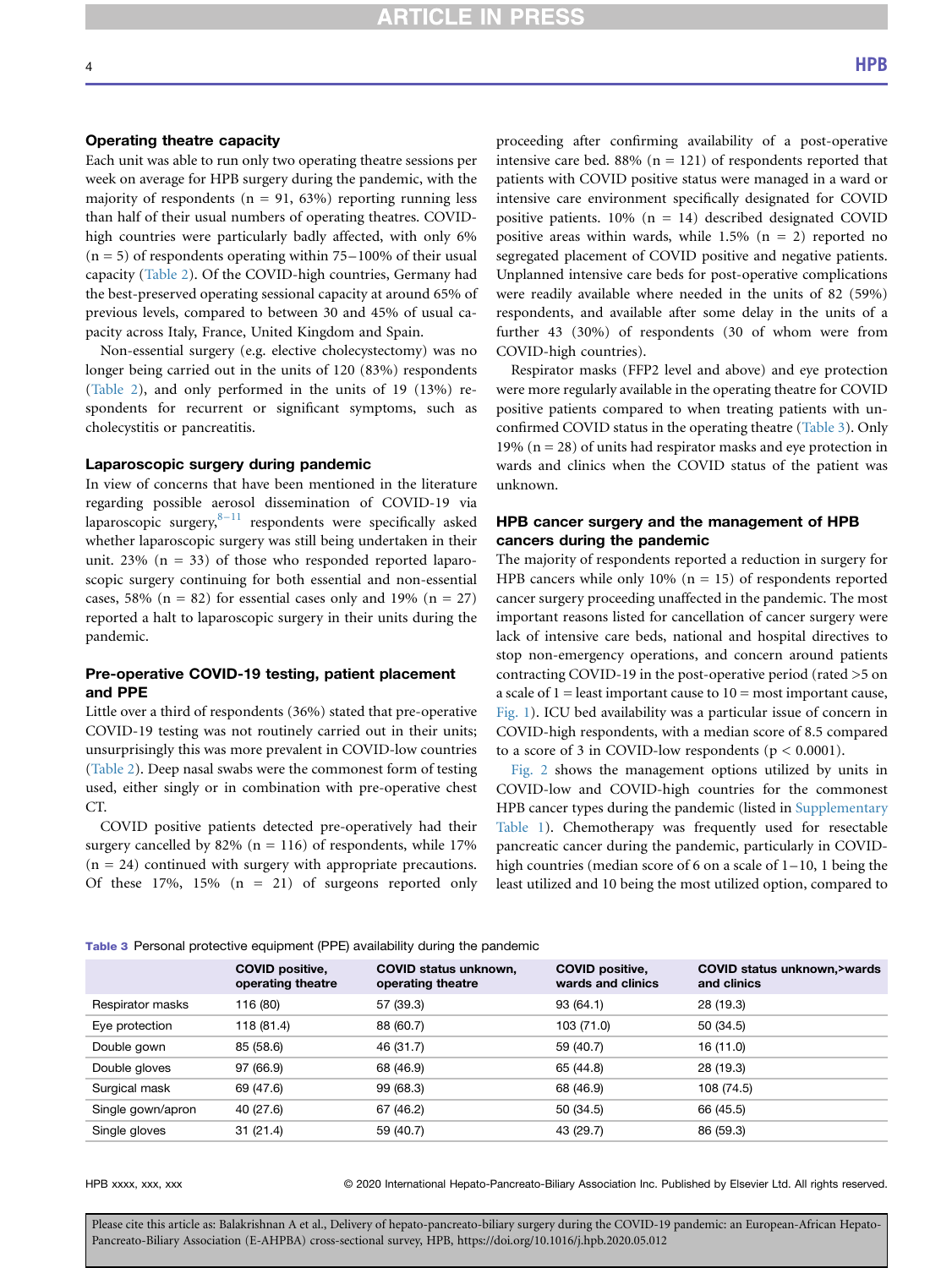<span id="page-4-0"></span>

1 (least important) to 10 (most important cause)

Figure 1 Median scores reflecting the grading of causes behind reduction in HPB cancer surgery during the pandemic,  $1 =$  least important cause and  $10 =$  most important cause

3 for COVID-low countries,  $p = 0.016$ , [Fig. 2](#page-5-0)a). Radiotherapy was not often used for resectable pancreatic cancer but used occasionally as an addition to chemotherapy in borderline resectable pancreatic cancer [\(Fig. 2b](#page-5-0)). Given the relative chemosensitivity of colorectal liver metastases, many respondents in both COVID-low and COVID-high countries ranked chemotherapy as a widely utilized treatment modality in these cases, followed by ablation particularly in COVID-high countries [\(Fig. 2c](#page-5-0)).

## **Discussion**

This is the first European-African wide study of the practice of HPB surgery during the COVID-19 pandemic, covering a wide range of countries and practice volumes and including both academic and non-academic units. In addition we have been fortunate to capture a snapshot of HPB surgical practice in countries with both low and high prevalence of COVID-19 infection and mortality rates to better reflect the differences in the effect of the pandemic across these regions.

One of our main findings was the variation in capacity for HPB surgery both within and between countries. For example, across the United Kingdom, hospitals with use of local private hospital (and ICU) facilities were able to continue to perform some HPB surgery during the peak of the pandemic unlike hospitals without this option that had to halt or reduce cancer surgery. Differences were also noted between countries within the COVID-high group, with Germany having relatively high operating theatre capacity and intensive care bed availability in contrast to UK and Spain where ICU capacity was a significant cause for cancellation of cancer surgery. Reasons for these differences could not be completely elicited from the survey alone, however may be related to higher baseline intensive care unit capacity in Germany compared to other countries in Western Europe.<sup>[12](#page-6-8),[13](#page-6-9)</sup>

Our survey showed a significant decrease in the amount of HPB cancer surgery being performed and a resultant unavoidable need to adopt non-operative treatment strategies (where possible) for pancreatic, liver and biliary cancers while the pandemic continues. This is in concordance with a recent publication estimating cancellation of 38% of all cancer surgery across all specialties globally over the peak 12 weeks of the COVID-19 crisis.<sup>[14](#page-6-10)</sup> Cancellation of HPB cancer surgery was not only related to resource limitations, but also to concerns of some surgeons and departments to schedule major complex surgery in the context of reduced resources within the hospital, given the reported high mortality rates in post-operative patients developing COVID-19 infection.<sup>[5](#page-6-4)[,15](#page-6-11)</sup> These issues need to be balanced against the risk of inevitable disease progression in HPB cancers, which have a poor prognosis unless early surgery is performed. Indeed, guidance from the Society of Surgical Oncology (SSO) considers HPB malignancies urgent operations due to the biologically aggressive nature of these cancers.<sup>16</sup> The risks of diversion of operable cases towards chemotherapy is not risk-free as chemotherapy-induced immunosuppression may predispose the patient towards severe COVID-19 infection while a lack of response to chemotherapy would inevitably result in progressive disease.<sup>17,[18](#page-6-14)</sup>

Protection of healthcare workers during the pandemic has been a point of much concern globally. Full PPE (respirator masks and eye protection) was not always available in the majority of operating theatres for patients where COVID status was unknown, potentially predisposing healthcare workers to contracting COVID-19 from infected patients. The variation may relate to several factors, including the use of self-isolation periods for patients awaiting non-emergency operations, differences in COVID screening prevalence and in the definitions of risk-prone or aerosol-generating procedures and lack of sufficient PPE supplies. Regardless, the variation in PPE availability within and across countries in our survey highlights the challenges that some units are still facing in meeting the guidance regarding safe working during the COVID-19 pandemic.<sup>[2](#page-6-1)[,9,](#page-6-15)[19](#page-6-16),[20](#page-6-17)</sup> Pre-operative COVID testing, as recommended by national and specialty associations, and carried out by most units in this survey, will also play an important role in ensuring adequate safety of healthcare professionals.<sup>21,[22](#page-6-19)</sup> Reliable and sensitive testing protocols will additionally facilitate appropriate separation of infected and uninfected patients to minimize iatrogenic spread of the virus, and are likely to prove essential in maintaining safe perioperative care despite ongoing COVID prevalence.

There are doubtless limitations to the extent of data that can be collected in a single snapshot survey, and the conclusions that can be drawn. The response rate of 25% of the E-AHPBA membership, while reasonable for such a survey, means that the results may be affected by sampling bias. In addition, surveys are prone to discrepancies in recall accuracy, and the evolving nature of the pandemic dictates that responses in each unit and country

HPB xxxx, xxx, xxx 
reserved. © 2020 International Hepato-Pancreato-Biliary Association Inc. Published by Elsevier Ltd. All rights reserved.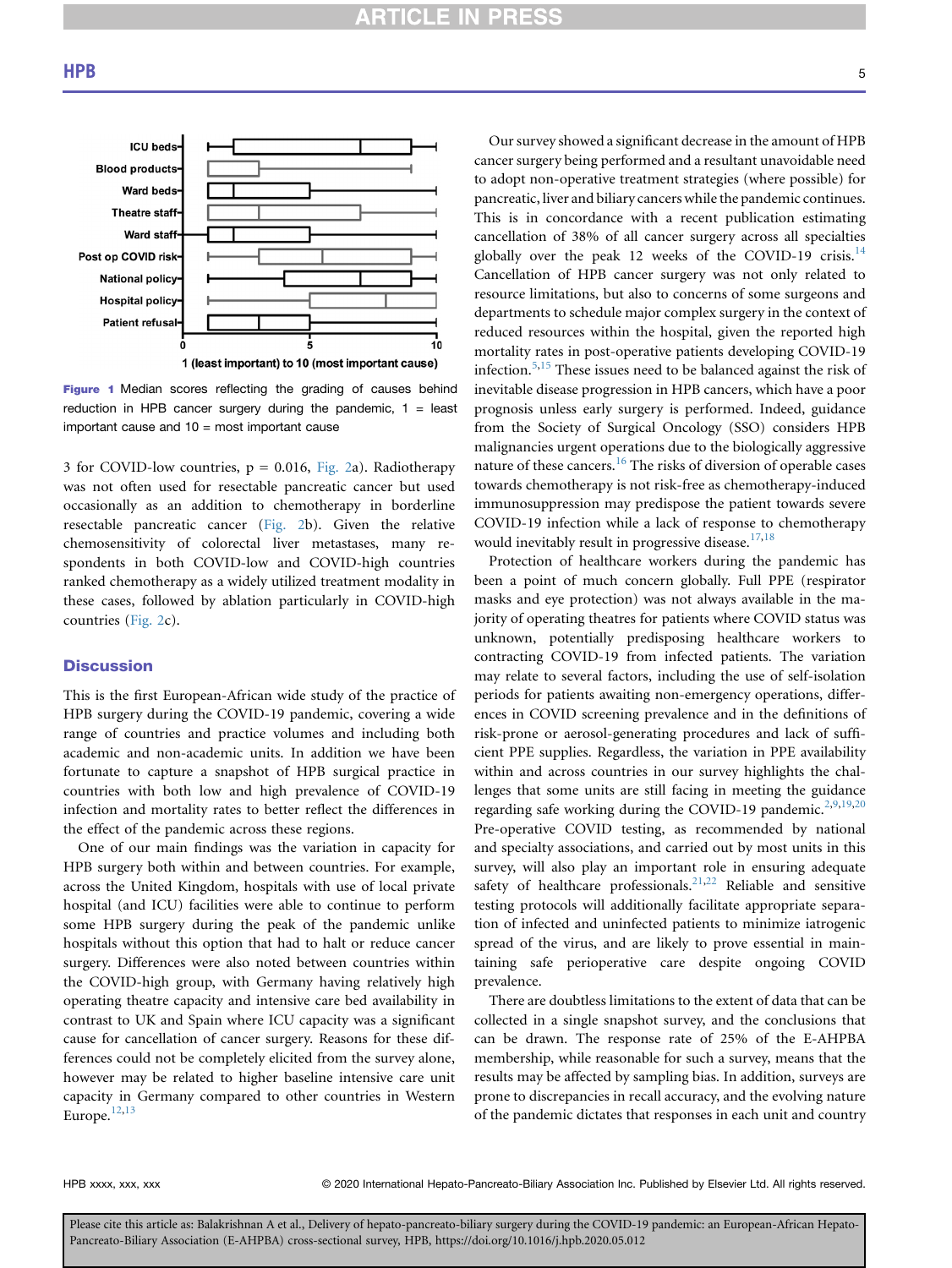<span id="page-5-0"></span>

Figure 2 Management of resectable pancreatic cancer (a), borderline resectable pancreatic cancer (b), colorectal liver metastases (c), hepatocellular carcinoma (d) and cholangiocarcinoma (e) during the pandemic

may change with time. Furthermore, some challenges imposed by the pandemic on HPB surgery were too extensive in breadth and depth to be captured, particularly the impact on training. However our focused approach to the survey allowed us to identify the main issues facing the delivery of HPB cancer surgery during the peak of the pandemic and areas for development for the future.

Finally, the parameter used for stratification of COVID-high and COVID-low countries was the total number of cases per country at the time of the survey. We acknowledge that this does not take into account the population of each country, but instead overcomes some of the bias introduced by more comprehensive testing strategies adopted in some countries which may be more likely to detect mild cases. The parameter of cases per 100,000 population therefore would identify higher rates in some (often smaller) countries that may not be representative of an increased burden on health services.

In summary, our survey shows the extent of the impact of the COVID-19 pandemic on the breadth of HPB surgical services across the European and African regions. The worrying drop in the number of HPB cancer operations performed has meant that management of these cancers has perforce had to change, sometimes to less or non-evidence based approaches, while waiting for surgical services to resume. HPB cancer surgery clearly needs to be prioritized, and safe protocols developed for COVID-19 screening, informed consent regarding additional perioperative risks, as well as safeguarding of healthcare workers with appropriate PPE availability, to allow this to continue despite potential further COVID-19 outbreaks in the future. $^{22}$  $^{22}$  $^{22}$ The differences in the effect of COVID-19 on HPB cancer surgery between and within COVID-low and COVID-high countries highlights the opportunities for learning and collaboration across all affected countries and allows us to suggest approaches

HPB xxxx, xxx, xxx 
reserved. © 2020 International Hepato-Pancreato-Biliary Association Inc. Published by Elsevier Ltd. All rights reserved.